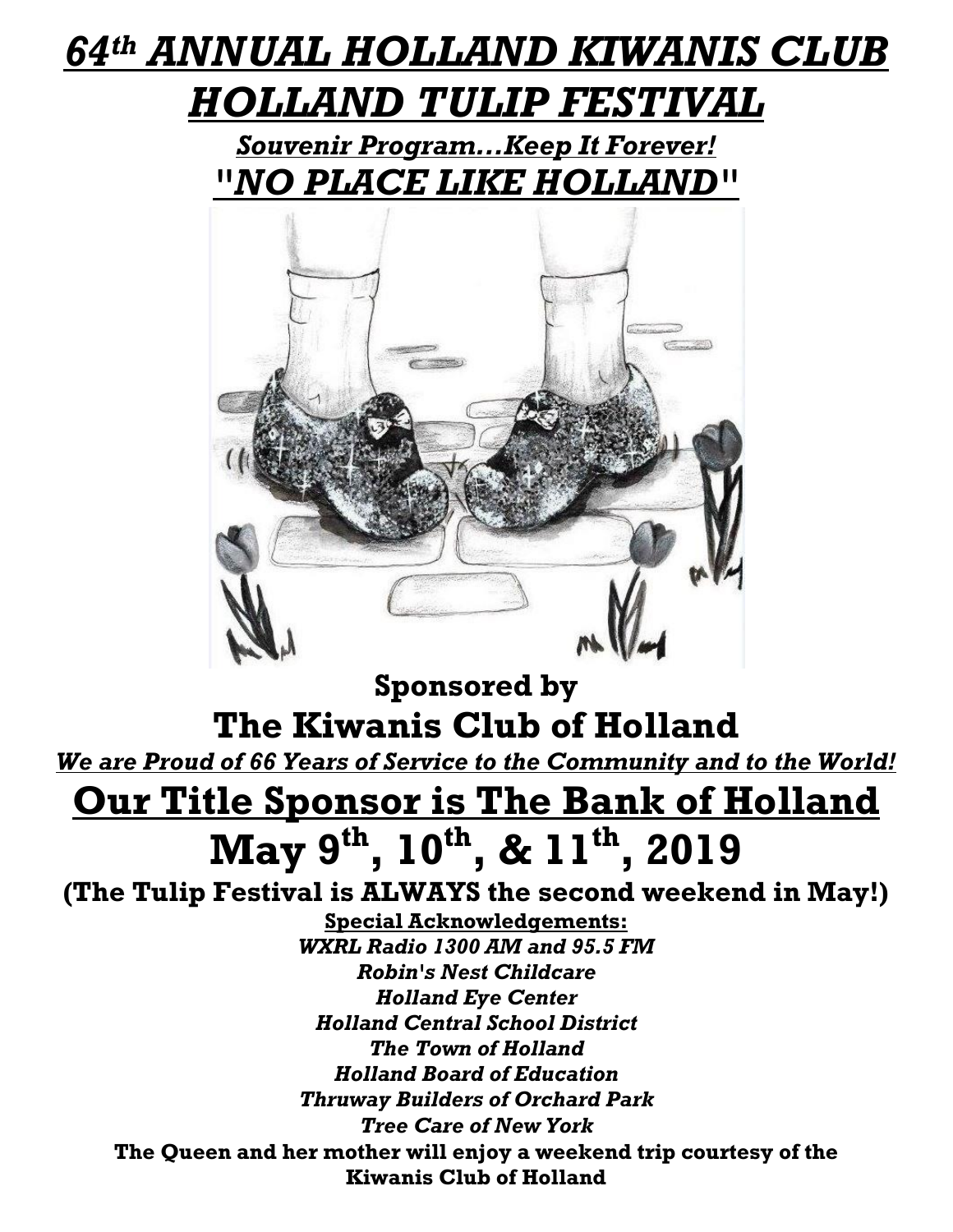#### *64th Annual Holland Tulip Festival Events* **Theme** *"No Place Like Holland"* **Thursday, May 9 th**

**Holland Tulip Festival Senior Citizens Breakfast St. Joseph's R.C. Church, Main St. 8:00 to 9:00 AM** 

**Classic and Muscle Car Show Upstate Automotive Group on Main St. 6:00 to 9:00 PM**

**Holland Community Library Tulip Festival Used Book Sale Holland United Methodist Church, Partridge Rd. 6:00 to 8:00 PM**

**Rides and Midway by Hammerl Amusements 5:00 to 9:00 PM Town Parking Lot Ride Special Tickets \$15 on sale all over town until 4:30 Thursday**

**Talent Show Dress Rehearsal High School Auditorium 7:00 PM, Admission \$3.00, Senior Citizens free**

## **Friday, May 10 th**

**Holland Community Library Tulip Festival Used Book Sale Holland United Methodist Church, Partridge Rd. 10:00 to 7:00 PM**

**School Art Show at the High School Lower Lobby** 

**Spirit Parade Elementary School Drive, 2:00**

**Rides and Midway by Hammerl Amusements Town Parking Lot 6:00 to 10:00 PM**

**Wine Tasting At Route 16 Wine & Liquor with 21 Brix Winery...Buy Special Tulip Festival Glasses!**

**Holland Tuesday Painters Art Show 5:00 to 9:00 PM at the Holland Town Hall, Pearl St. Refreshments Provided!**

**Holland Garden Club Flower Show Theme: "Christmas in May" at the Holland Community Center 7:00 to 9:00** 

**Queens Pageant and Talent Show High School Auditorium, 7:00 PM. Admission \$5.00, children under 12, \$3.00**

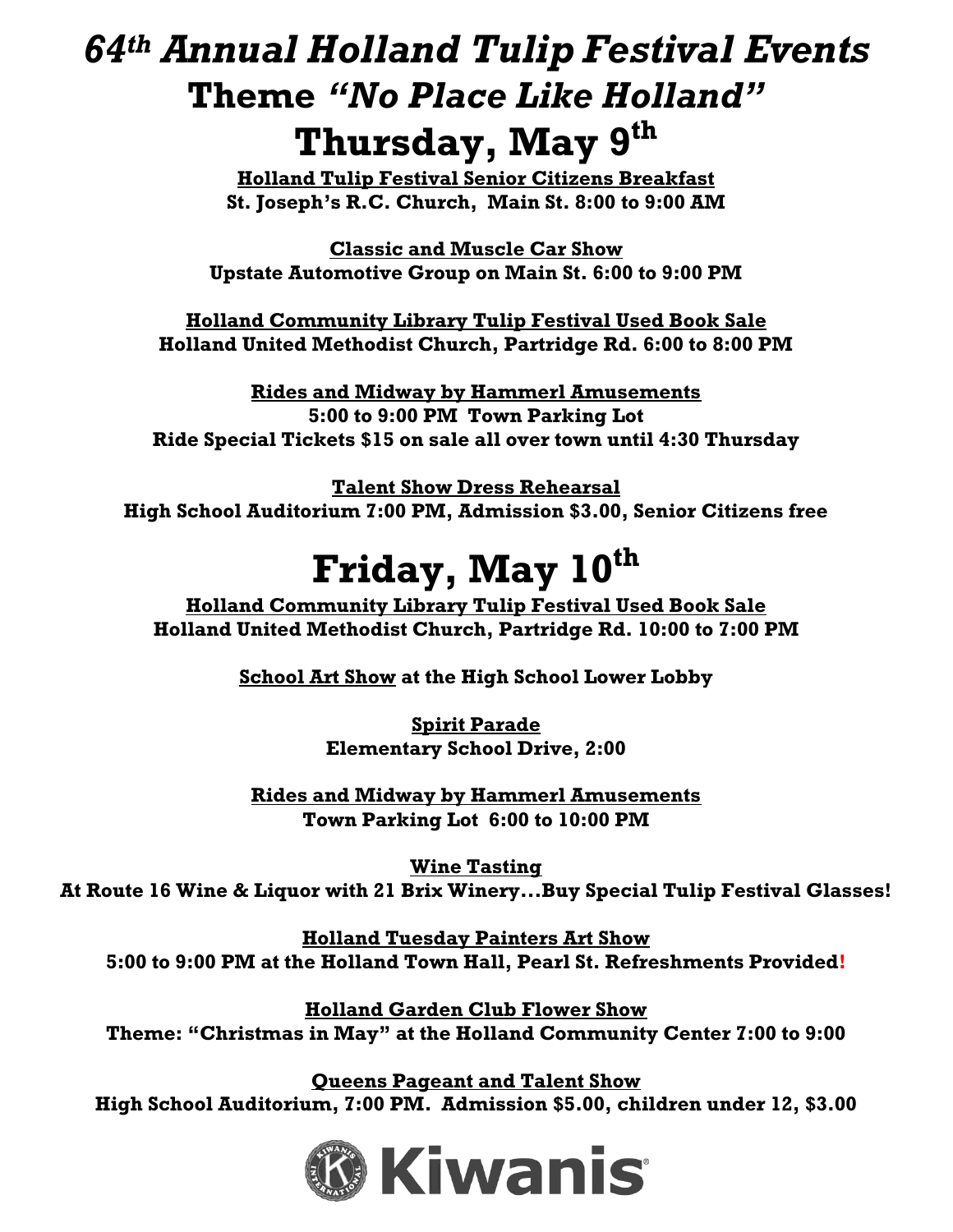# **Saturday, May 11 th**

**The 24th Annual 5K Fun Run/Walk Sponsored by the Boys & Girls Club of Holland. Start time and same day registration at the Holland Community Center, 3 Legion Drive. All race parking at the Elementary School. Registration @ 8:30 a.m., race starts at 10:00 a.m. Registration fee-\$30 before May 4th; after May 4th-\$35. For details and registration info visit the Boys & Girls Club of Holland website. (www[.bgcholland.org\)](http://bgcholland.org/)**

> **The HUGE Arts and Crafts Show...Buy Great Gifts for Mom! High School, 9:00 AM to 4:00 PM**

**School Art Show at the High School Lower Lobby** 

**Holland Community Library Tulip Festival Used Book Sale Holland United Methodist Church, Partridge Rd. 9:00 AM to 12:00 PM**

> **WXRL (AM 1300 FM 95.5) Live Remote Broadcast In front of the High School 10:00 AM to 1:00 PM**

**Holland Tuesday Painters Art Show 10:00 to 3:00 PM at the Holland Town Hall, Pearl St.**

**Holland Historical Society Exhibits Old Fire Hall on Main St., 10:00 AM to 3:00 PM**

**Rides and Midway by Hammerl Amusements Town Parking Lot 11:00 AM to 10:00 PM**

**The Holland Garden Club Flower Show Theme: "Christmas in May" at the Holland Community Center 10:00 AM to 5:00**

**Wine & Liquor Tasting Route 16 Wine & Liquor, with Black Button Distillery & Adirondack Winery Buy Special Tulip Festival Glasses! 1:00 to 4:00 PM**

**The Big Tulip Festival Parade starting @ 2:00 PM Theme: "No Place Like Holland " Marching Bands and Floats, Live Broadcast on WXRL AM 1300 FM 95.5 sponsored by the Holland Eye Center and Robin's Nest Childcare**

**Krolick's Chicken Barbecue...Takeout Only Holland Methodist Church Parking Lot Partridge Rd. 3:30 to 6:30 or sold out ½ Chicken dinner, potato salad, cole slaw, roll & butter, \$12.00, takeout only!**

> **Coronation of the 2019 Tulip Festival Queen High School Auditorium 8:00 PM, admission \$3:00**